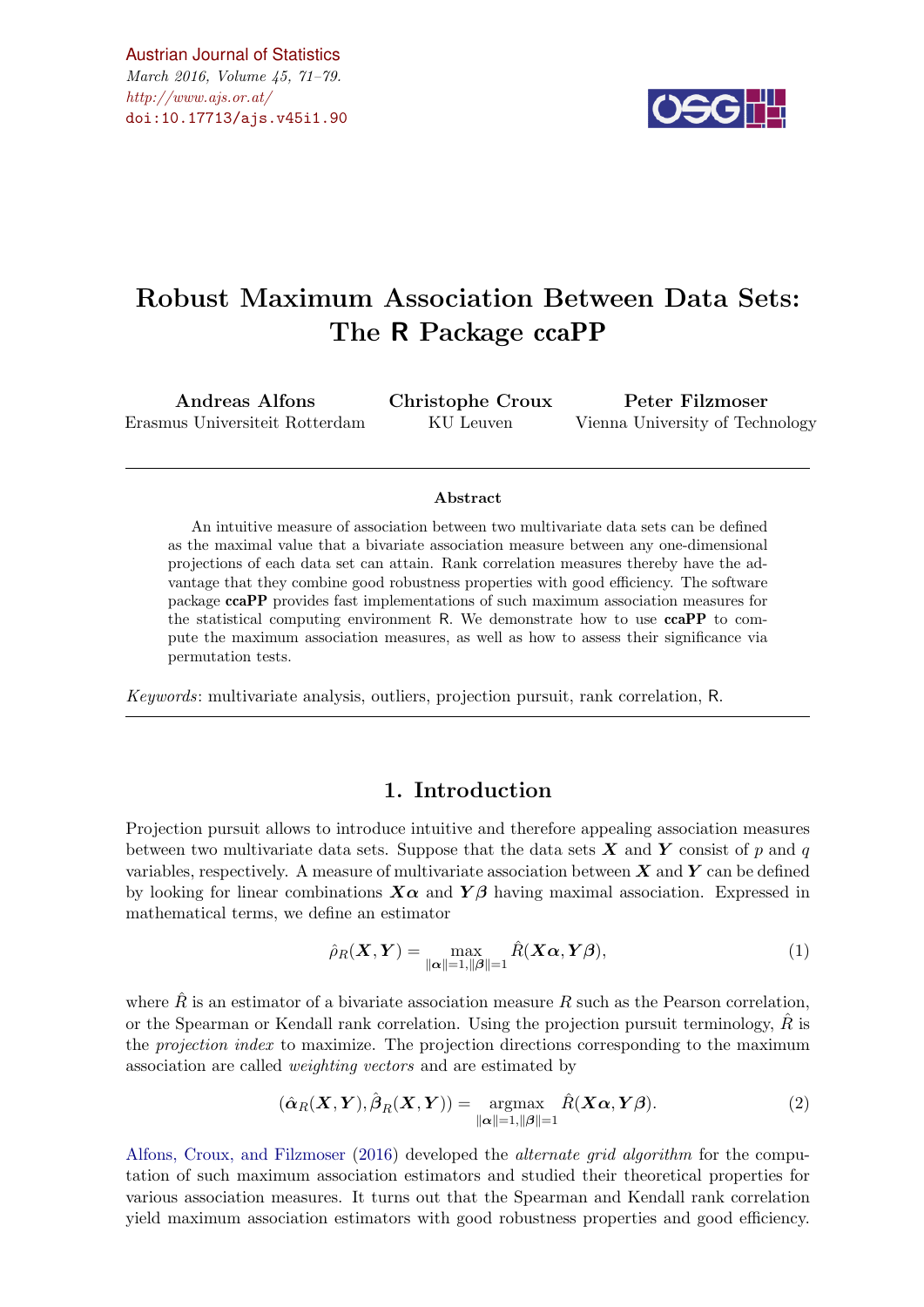This paper is a companion paper to [Alfons](#page-7-0) *et al.* [\(2016\)](#page-7-0) that demonstrates how to apply the maximum association estimators in the statistical environment R (R [Core Team](#page-8-0) [2015\)](#page-8-0) using the add-on package ccaPP [\(Alfons](#page-7-1) [2015\)](#page-7-1). The package is freely available on CRAN (Comprehensive R Archive Network, <http://CRAN.R-project.org>).

Note that using the Pearson correlation as the projection index of the maximum association estimator corresponds to the first step of canonical correlation analysis (CCA; see, e.g., [Johnson and Wichern](#page-8-1) [2002\)](#page-8-1), hence the package name **ccaPP**. Since CCA is a widely applied statistical technique, various algorithms and extensions are implemented in R packages on CRAN. Two important examples are briefly discussed in the following. The package CCA (González, Déjean, Martin, and Baccini [2008;](#page-8-2) González and Déjean [2012\)](#page-8-3) extends the built-in R function cancor() with additional numerical and graphical output. Moreover, it provides a regularized version of CCA for data sets containing a large number of variables. Bayesian models and inference methods for CCA are implemented in the package CCAGFA [\(Klami,](#page-8-4) [Virtanen, and Kaski](#page-8-4) [2013;](#page-8-4) [Virtanen, Leppaaho, and Klami](#page-8-5) [2015\)](#page-8-5).

The remainder of the paper is organized as follows. In Section [2,](#page-1-0) the design and implementation of the package are briefly discussed. Section [3](#page-2-0) demonstrates how to compute the maximum association estimators, and Section [4](#page-3-0) illustrates how to test for their significance. A comparison of computation times is given in Section [5.](#page-5-0) The final Section [6](#page-7-2) concludes the paper.

# 2. Design and implementation

<span id="page-1-0"></span>Various bivariate association measures and the alternate grid algorithm for the maximum association estimators are implemented in  $C_{++}$ , and integrated into R via the package RcppArmadillo [\(Eddelbuettel and Sanderson](#page-8-6) [2014;](#page-8-6) Eddelbuettel, François, and Bates [2015\)](#page-8-7).

The following bivariate association measures are available in the package **ccaPP**:

corPearson(): Pearson correlation

corSpearman(): Spearman rank correlation

corKendall(): Kendall rank correlation, also known as Kendall's  $\tau$ 

- corQuadrant(): Quadrant correlation [\(Blomqvist](#page-7-3) [1950\)](#page-7-3)
- corM(): Association based on a bivariate M-estimator of location and scatter with a Huber loss function [\(Huber and Ronchetti](#page-8-8) [2009\)](#page-8-8)

It should be noted that these are barebones implementations without proper handling of missing values. Hence the first three functions come with a substantial speed gain compared to R's built-in function cor(). Moreover, the fast  $O(n \log(n))$  algorithm for the Kendall correlation [\(Knight](#page-8-9) [1966\)](#page-8-9) is implemented in corKendall(), whereas cor() uses the naive  $O(n^2)$  algorithm.

The alternate grid algorithm for the maximum association estimators is implemented in the function maxCorGrid(). Any of the bivariate association measures above can be used as projection index, with the Spearman rank correlation being the default. We do not recommend to use the quadrant correlation since its influence function is not smooth, which may result in unstable estimates of the weighting vectors. For more details on the theoretical properties of the maximum association estimators, the reader is referred to [Alfons](#page-7-0) *et al.* [\(2016\)](#page-7-0).

To assess the significance of a maximum association estimate, a permutation test is provided via the function permTest(). Parallel computing to increase computational performance is implemented via the package parallel, which is part of R since version 2.14.0.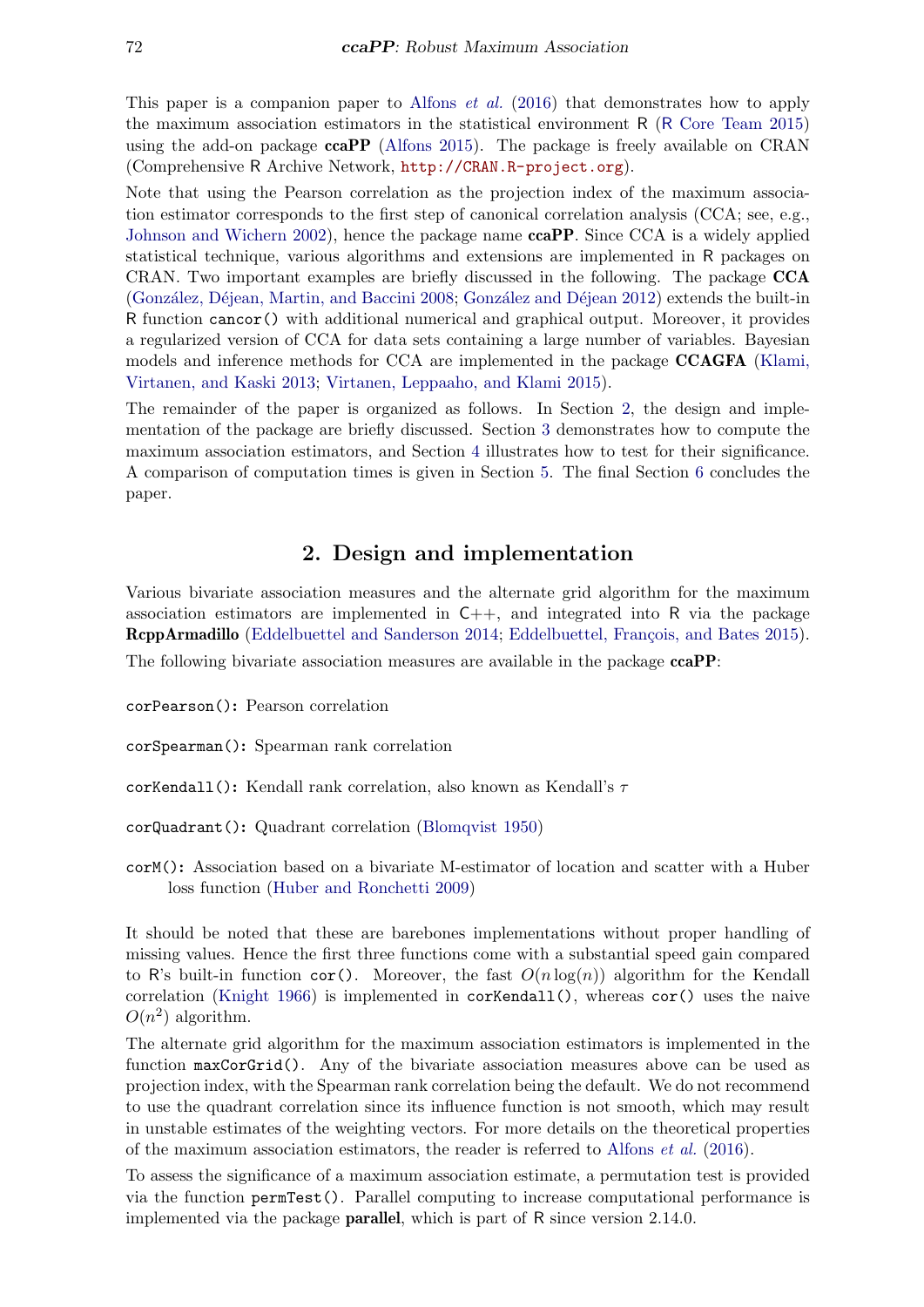#### 3. Maximum association measures

<span id="page-2-0"></span>In this section, we show how to apply the function maxCorGrid() from the package  $ccaPP$ to compute the maximum association estimators. We thereby use the classic diabetes data [\(Andrews and Herzberg](#page-7-4) [1985,](#page-7-4) page 215), which are included as example data in the package. First we load the package and the data. All measurements are taken for a group of  $n = 76$ persons.

```
library("ccaPP")
data("diabetes")
x <- diabetes$x
y <- diabetes$y
```
Component x consists of  $p = 2$  variables measuring *relative weight* and *fasting plasma glucose*, while component y consists of  $q = 3$  variables measuring *glucose intolerance*, *insulin response* to oral glucose and insulin resistance. It is of medical interest to establish a relation between the two data sets.

The function maxCorGrid() by default uses the Spearman rank correlation as projection index.

```
spearman <- maxCorGrid(x, y)
spearman
##
## Call:
## maxCorGrid(x = x, y = y)##
## Maximum correlation:
## [1] 0.5346995
```
The estimated weighting vectors can be accessed through components a and b of the returned object, respectively.

```
spearman$a
## [1] -0.2560459 0.9666646
spearman$b
## [1] 9.999999e-01 3.630496e-04 4.520212e-05
```
With the argument method, another bivariate association measure can be set as projection index, e.g., the Kendall rank correlation, the M-association or the Pearson correlation.

```
maxCorGrid(x, y, method = "kendall")##
## Call:
## maxCorGrid(x = x, y = y, method = "kendall")
##
## Maximum correlation:
## [1] 0.3969117
maxCorGrid(x, y, method = "M")##
## Call:
## maxCorGrid(x = x, y = y, method = "M")##
## Maximum correlation:
## [1] 0.5342933
```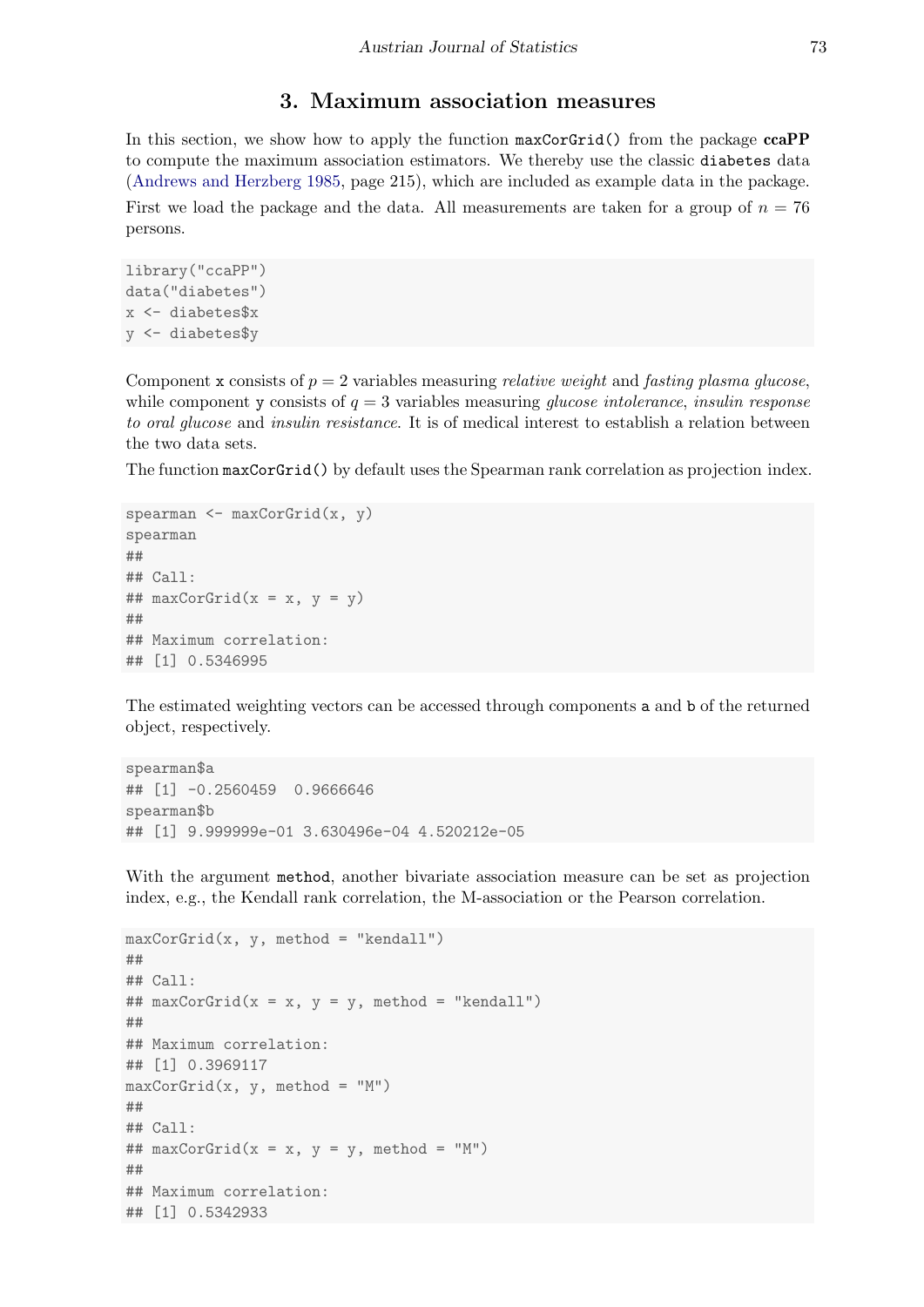```
maxCorGrid(x, y, method = "pearson")##
## Call:
## maxCorGrid(x = x, y = y, method = "pearson")
##
## Maximum correlation:
## [1] 0.4887632
```
Note that the Spearman and Kendall rank correlation estimate different population quantities than the Pearson correlation. Thus the above values of the different maximum association measures are not directly comparable. The argument consistent can be used for the former two methods to get consistent estimates of the maximum correlation under normal distributions.

```
maxCorGrid(x, y, consistent = TRUE)##
## Call:
## maxCorGrid(x = x, y = y, consistent = TRUE)##
## Maximum correlation:
## [1] 0.5526498
maxCorGrid(x, y, method = "kendall", consistent = TRUE)##
## Call:
## maxCorGrid(x = x, y = y, method = "kendall", consistent = TRUE)##
## Maximum correlation:
## [1] 0.5838538
```
The M-association measure is consistent at the normal model and estimates the same population quantity as the Pearson correlation.

# 4. Permutation tests

<span id="page-3-0"></span>To assess the significance of maximum association estimates, permutation tests can be performed with the function permTest(). The number of random permutations to be used can be set with the argument R, which defaults to 1000. On machines with multiple processor cores, only the argument nCores needs to be set to take advantage of parallel computing in order to reduce computation time. If nCores is set to NA, all available processor cores are used.

In the examples in this section, we use 2 processor cores. Furthermore, we set the seed of the random number generator via the argument seed for reproducibility of the results. Since we employ parallel computing, ccaPP uses random number streams [\(L'Ecuyer, Simard,](#page-8-10) [Chen, and Kelton](#page-8-10) [2002\)](#page-8-10) from the package parallel rather than the default R random number generator.

```
permTest(x, y, nCores = 2, seed = 2014)##
## Permutation test for no association
##
## r = 0.534699, p-value = 0.001000
## R = 1000 random permuations
## Alternative hypothesis: true maximum correlation is not equal to 0
```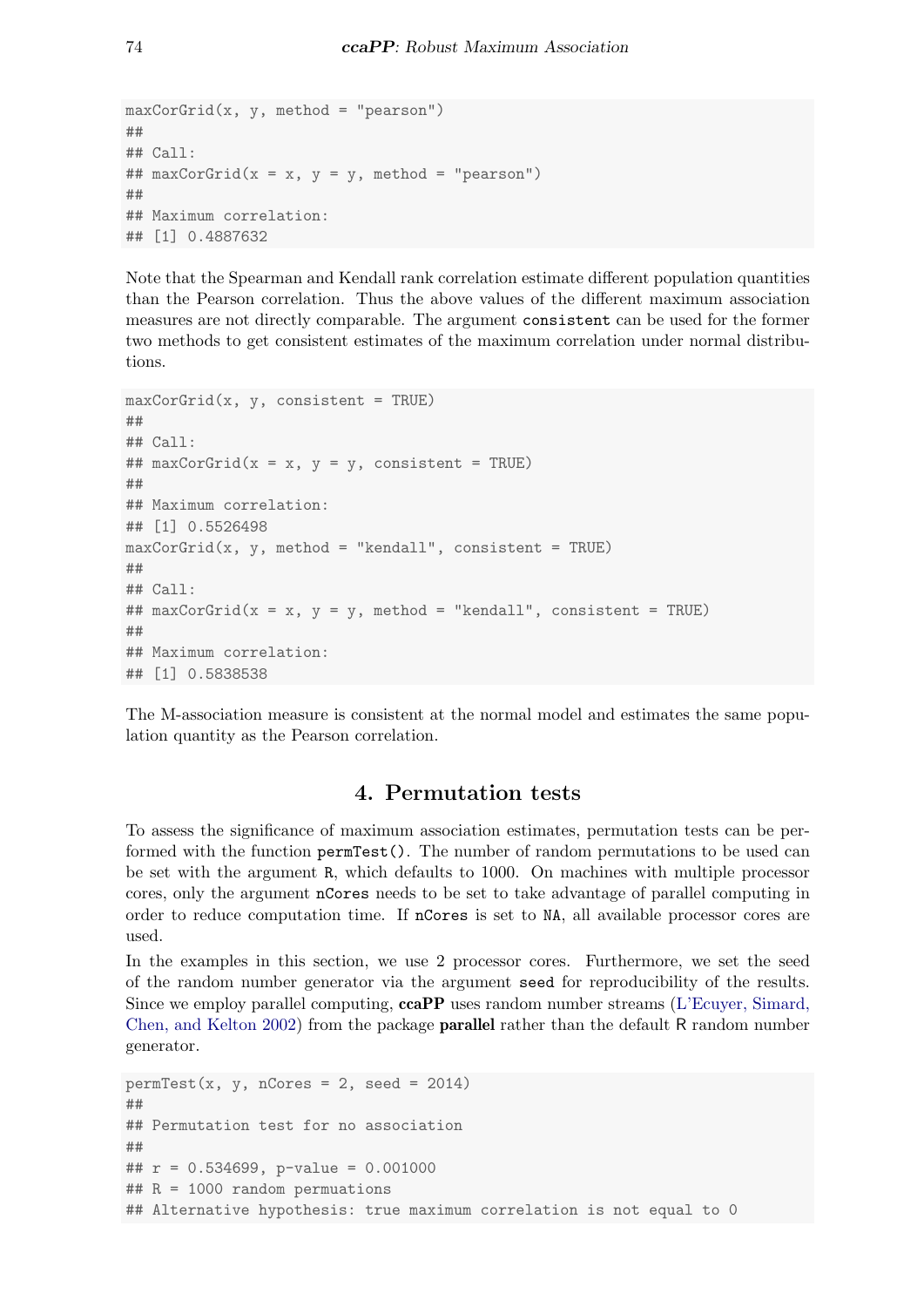Again, the Spearman rank correlation is used as projection index by default. A different bivariate association measure can be specified via the argument method, which is passed down to the function maxCorGrid().

```
permTest(x, y, method = "kendall", nCores = 2, seed = 2014)##
## Permutation test for no association
##
## r = 0.396912, p-value = 0.001000
## R = 1000 random permuations
## Alternative hypothesis: true maximum correlation is not equal to 0
permTest(x, y, method = "M", nCores = 2, seed = 2014)##
## Permutation test for no association
##
## r = 0.534293, p-value = 0.001000
## R = 1000 random permuations
## Alternative hypothesis: true maximum correlation is not equal to 0
permTest(x, y, method = "pearson", nCores = 2, seed = 2014)##
## Permutation test for no association
##
## r = 0.488764, p-value = 0.000000
## R = 1000 random permuations
## Alternative hypothesis: true maximum correlation is not equal to 0
```
Clearly, all four tests strongly reject the null hypothesis of no association between the two data sets.

Since the focus of **ccaPP** is on robustness, we introduce an outlier into the **diabetes** data as in [Taskinen, Kankainen, and Oja](#page-8-11) [\(2003\)](#page-8-11). More precisely, we replace the value 0.81 of the first observation of variable glucose intolerance by 8.1, i.e., by a simple shift of the comma.

y[1, "GlucoseIntolerance"] <- 8.1

Now we repeat the four permutation tests with the contaminated data.

```
permTest(x, y, nCores = 2, seed = 2014)##
## Permutation test for no association
##
## r = 0.487536, p-value = 0.003000
## R = 1000 random permuations
## Alternative hypothesis: true maximum correlation is not equal to 0
permTest(x, y, method = "kendall", nCores = 2, seed = 2014)##
## Permutation test for no association
##
## r = 0.361116, p-value = 0.003000
## R = 1000 random permuations
## Alternative hypothesis: true maximum correlation is not equal to 0
```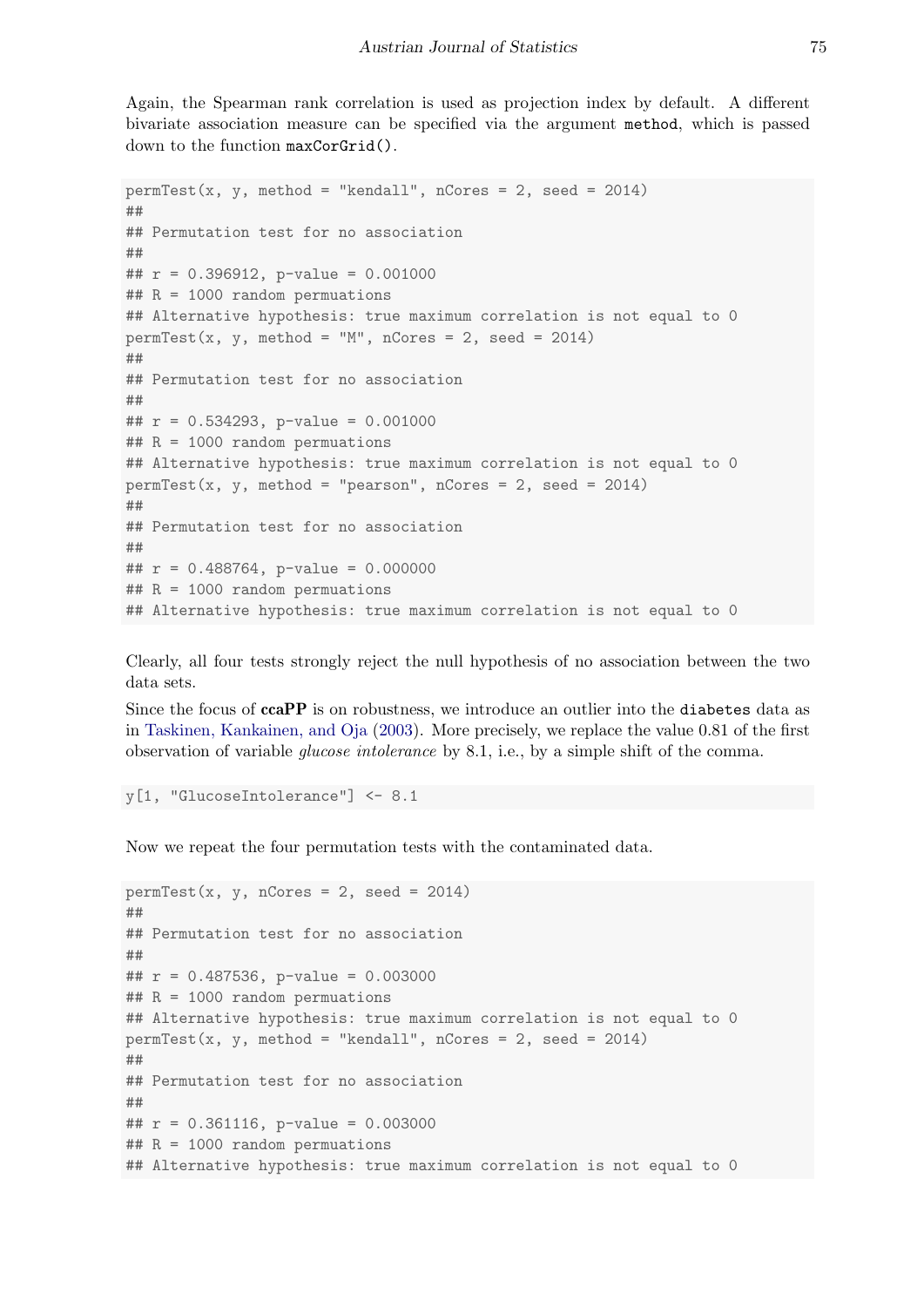```
permTest(x, y, method = "M", nCores = 2, seed = 2014)##
## Permutation test for no association
##
## r = 0.509974, p-value = 0.001000
## R = 1000 random permuations
## Alternative hypothesis: true maximum correlation is not equal to 0
permTest(x, y, method = "pearson", nCores = 2, seed = 2014)##
## Permutation test for no association
##
## r = 0.267837, p-value = 0.337000
## R = 1000 random permuations
## Alternative hypothesis: true maximum correlation is not equal to 0
```
The test based on the maximum Pearson correlation is highly influenced by the outlier and no longer rejects the null hypothesis. The tests based on the maximum Spearman and Kendall rank correlation, as well as the test based on maximum M-association, remain stable.

#### 5. Computation times

<span id="page-5-0"></span>This section analyzes the computation times of the methods implemented in **ccaPP**. All computations are performed in R version 3.2.2 on a machine with an Intel Xeon X5670 CPU. The computation times are recorded with the R package microbenchmark [\(Mersmann](#page-8-12) [2014\)](#page-8-12).

First, we compare the barebones implementations of the Pearson, Spearman and Kendall correlations (functions corPearson(), corSpearman() and corKendall() in ccaPP) with their counterparts from the base R function  $cor()$ . We also include the M-association measure from the function corM() in the comparison. The bivariate association measures are computed for 10 random draws from a bivariate normal distribution with true correlation  $\rho = 0.5$  and sample size  $n = 100, 1000, 10000, 100000$ . For each random sample, computation times from 10 independent runs are recorded.

Table [1](#page-5-1) contains the average computation times of the bivariate association measures. Clearly, the fast  $O(n \log(n))$  algorithm for the Kendall correlation [\(Knight](#page-8-9) [1966\)](#page-8-9) in **ccaPP** is a huge improvement over the naive  $O(n^2)$  algorithm in base R. Time savings for the Spearman and Pearson correlation are also substantial, considering that they are only due to a lack of missing data handling. For the M-association, the computation time is somewhat higher than that of the Spearman and Kendall correlation.

Since the projection pursuit algorithm for the maximum association measures involves computing a large number of bivariate associations (see [Alfons](#page-7-0) et al. [2016\)](#page-7-0), the faster barebones implementations are crucial to keep the computation of the maximum association feasible.

|         |          | Base R    |         | Package ccaPP |         |         |       |  |
|---------|----------|-----------|---------|---------------|---------|---------|-------|--|
| $\, n$  | Spearman | Kendall   | Pearson | Spearman      | Kendall | Pearson | М     |  |
| 100     | 0.20     | 0.40      | 0.08    | 0.03          | 0.03    | 0.01    | 0.11  |  |
| 1 0 0 0 | 0.41     | 18.73     | 0.08    | 0.18          | 0.16    | 0.01    | 0.32  |  |
| 10000   | 3.38     | 1761.71   | 0.19    | 2.06          | 1.84    | 0.05    | 2.42  |  |
| 100 000 | 54.88    | 176431.15 | 1.34    | 25.21         | 22.46   | 0.41    | 27.42 |  |

<span id="page-5-1"></span>Table 1: Average computation time (in milliseconds) of the bivariate association measures in base R and the package ccaPP.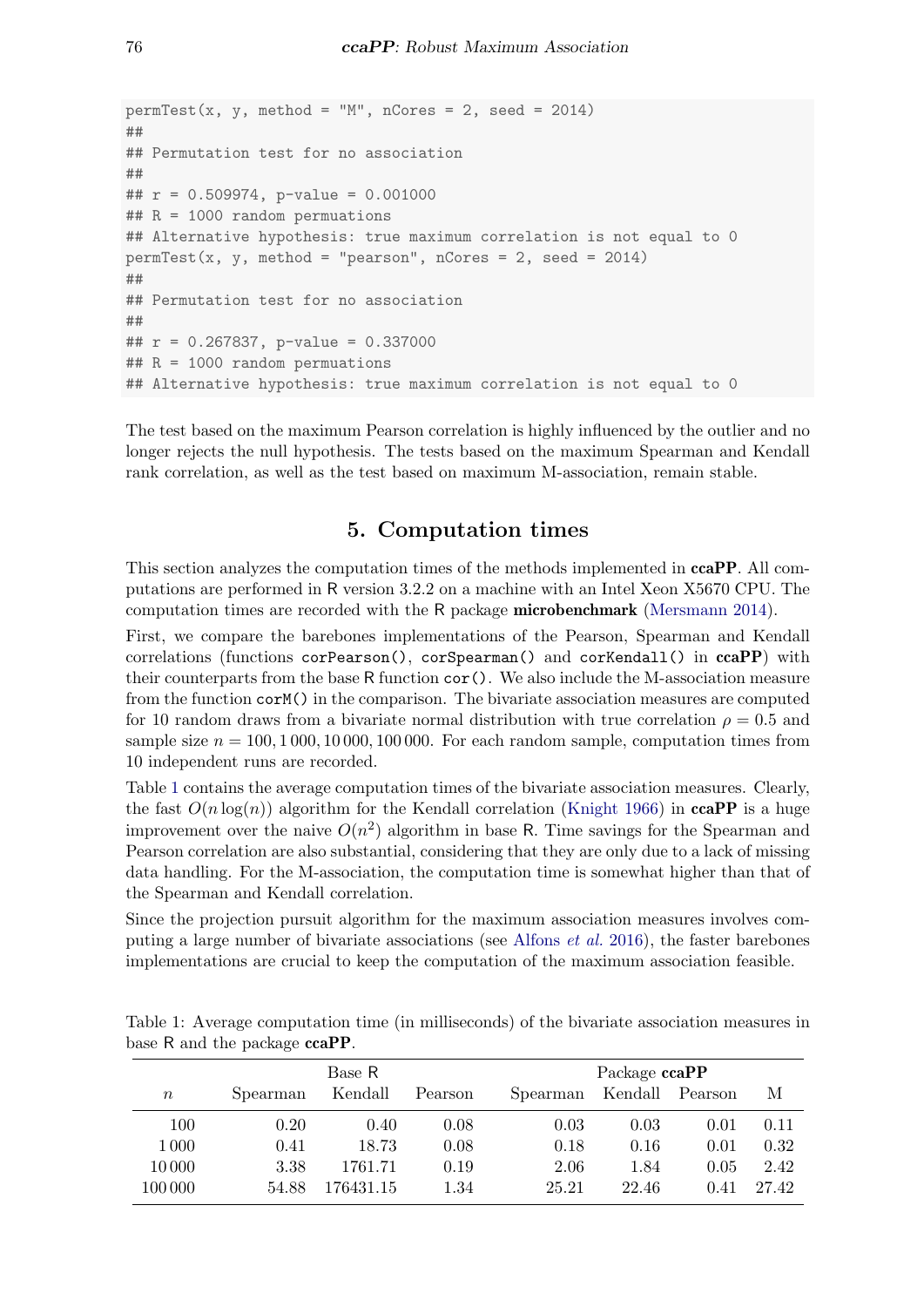|          |                  |                | Package ccaPP |                 |        |              | Full scatter matrix |          |             |            |
|----------|------------------|----------------|---------------|-----------------|--------|--------------|---------------------|----------|-------------|------------|
| $\it{n}$ | $\boldsymbol{p}$ | q              | Spearman      | Kendall Pearson |        | $\mathbf{M}$ | Spearman            | Kendall  | Pearson     | <b>MCD</b> |
| 100      | $\overline{5}$   | $\mathbf{1}$   | 0.014         | 0.011           | 0.001  | 0.036        | 0.001               | 0.005    | 0.001       | 0.020      |
| 100      | 5                | $\overline{5}$ | 0.073         | 0.049           | 0.006  | 0.244        | 0.002               | 0.010    | 0.001       | 0.038      |
| 100      | 10               | $\mathbf{1}$   | 0.030         | 0.023           | 0.003  | 0.088        | 0.002               | 0.012    | 0.001       | 0.044      |
| 100      | 10               | 5              | 0.114         | 0.083           | 0.012  | 0.473        | 0.002               | 0.021    | 0.001       | 0.075      |
| 100      | 10               | 10             | 0.180         | 0.107           | 0.021  | 0.658        | 0.003               | 0.037    | 0.001       | 0.130      |
| $100\,$  | 50               | $\mathbf{1}$   | 0.174         | 0.137           | 0.047  | 0.641        | 0.007               | 0.224    | 0.003       | 0.926      |
| 100      | 50               | $\overline{5}$ | 0.588         | 0.429           | 0.365  | 5.777        | 0.008               | 0.259    | 0.003       | 1.096      |
| 100      | 50               | 10             | 0.692         | 0.435           | 0.426  | 8.249        | 0.009               | 0.307    | 0.003       | 1.348      |
| $100\,$  | 50               | 50             | 1.257         | 0.824           | 0.993  | 33.368       | 0.013               | 0.839    | 0.005       |            |
| 1 0 0 0  | $\overline{5}$   | 1              | 0.189         | 0.152           | 0.005  | 0.219        | 0.002               | 0.324    | 0.001       | 0.075      |
| 1 0 0 0  | $\overline{5}$   | $\bf 5$        | 1.143         | 0.961           | 0.035  | 1.280        | 0.003               | 0.860    | 0.001       | 0.143      |
| 1000     | 10               | $\mathbf{1}$   | 0.408         | 0.342           | 0.018  | 0.532        | 0.004               | 1.034    | 0.001       | 0.165      |
| 1 0 0 0  | 10               | $\overline{5}$ | 1.837         | 1.620           | 0.072  | 2.239        | 0.005               | 1.890    | 0.001       | 0.271      |
| 1000     | 10               | 10             | 2.567         | 2.145           | 0.110  | 3.693        | 0.006               | 3.320    | 0.001       | 0.459      |
| 1000     | 50               | $\mathbf{1}$   | 2.285         | 2.055           | 0.293  | 3.567        | 0.019               | 21.126   | 0.005       | 2.805      |
| 1 0 0 0  | 50               | $\overline{5}$ | 8.728         | 7.611           | 1.188  | 14.019       | 0.020               | 24.544   | 0.006       | 3.264      |
| 1000     | 50               | 10             | 10.264        | 8.661           | 1.271  | 16.524       | 0.024               | 29.184   | 0.006       | 3.938      |
| 1000     | 50               | 50             | 21.192        | 16.785          | 3.448  | 39.227       | 0.038               | 80.656   | 0.011       | 14.740     |
| 10000    | $\overline{5}$   | $\mathbf{1}$   | 1.933         | 1.895           | 0.043  | 1.472        | 0.018               | 32.153   | 0.002       | 0.115      |
| 10000    | 5                | $\bf 5$        | 12.136        | 10.695          | 0.251  | 8.958        | 0.036               | 85.527   | 0.004       | 0.214      |
| 10000    | 10               | 1              | 4.783         | 4.113           | 0.140  | 3.223        | 0.032               | 102.857  | 0.003       | 0.234      |
| 10000    | 10               | $\overline{5}$ | 19.922        | 19.365          | 0.539  | 17.111       | 0.043               | 188.259  | 0.004       | 0.369      |
| 10000    | 10               | 10             | 32.188        | 24.658          | 0.856  | 22.533       | 0.063               | 330.891  | 0.006       | 0.618      |
| 10000    | 50               | $\mathbf{1}$   | 28.747        | 26.078          | 3.150  | 29.440       | 0.153               | 2107.029 | 0.028       | 3.374      |
| 10000    | 50               | $\bf 5$        | 116.614       | 100.885         | 9.538  | 114.121      | 0.160               | 2448.142 | 0.032       | 3.917      |
| 10000    | 50               | 10             | 134.916       | 103.590         | 10.014 | 123.863      | 0.179               | 2910.402 | 0.035       | 4.706      |
| 10 000   | 50               | 50             | 244.389       | 209.834         | 20.318 | 224.293      | 0.320               | 8045.749 | $\,0.082\,$ | 16.556     |

<span id="page-6-1"></span>Table 2: Average computation time (in seconds) of the maximum association measures in package ccaPP, as well as association measures based on corresponding full correlation matrix.

We employ the same procedure as above to record the computation time of the maximum association measures, except that each of the random samples is drawn from a multivariate normal distribution such that the true maximum correlation is  $\rho = 0.5$  and the corresponding weighting vectors are  $\alpha = (1, 0, \ldots, 0)$  and  $\beta = (1, 0, \ldots, 0)$ . The sample size is set to  $n = 100, 1000, 10000$ , the dimension of X is  $p = 5, 10, 50$ , and the dimension of Y is  $q =$ 1, 5, 10, 50.

Inspired by canonical correlation analysis (CCA), we also compute other association measures for comparison. In CCA, the first canonical correlation is given by the square root of the largest eigenvalue of the matrix

<span id="page-6-0"></span>
$$
\Sigma_{XX}^{-1} \Sigma_{XY} \Sigma_{YY}^{-1} \Sigma_{YX}, \tag{3}
$$

where  $\Sigma_{XX} = \text{Cov}(\boldsymbol{X}), \Sigma_{YY} = \text{Cov}(\boldsymbol{Y}), \ \Sigma_{XY} = \text{Cov}(\boldsymbol{X}, \boldsymbol{Y})$  and  $\Sigma_{YX} = \Sigma'_{XY}$  (see, e.g., [Johnson and Wichern](#page-8-1) [2002\)](#page-8-1). This is of course identical to the maximum association measure with the Pearson correlation as projection index. Other association measures are obtained by plugging different scatter matrices into [\(3\)](#page-6-0). However, such a measure is in general different from the maximum association measure based on the corresponding bivariate association, with the maximum association being much easier to interpret. Here we plug in scatter matrices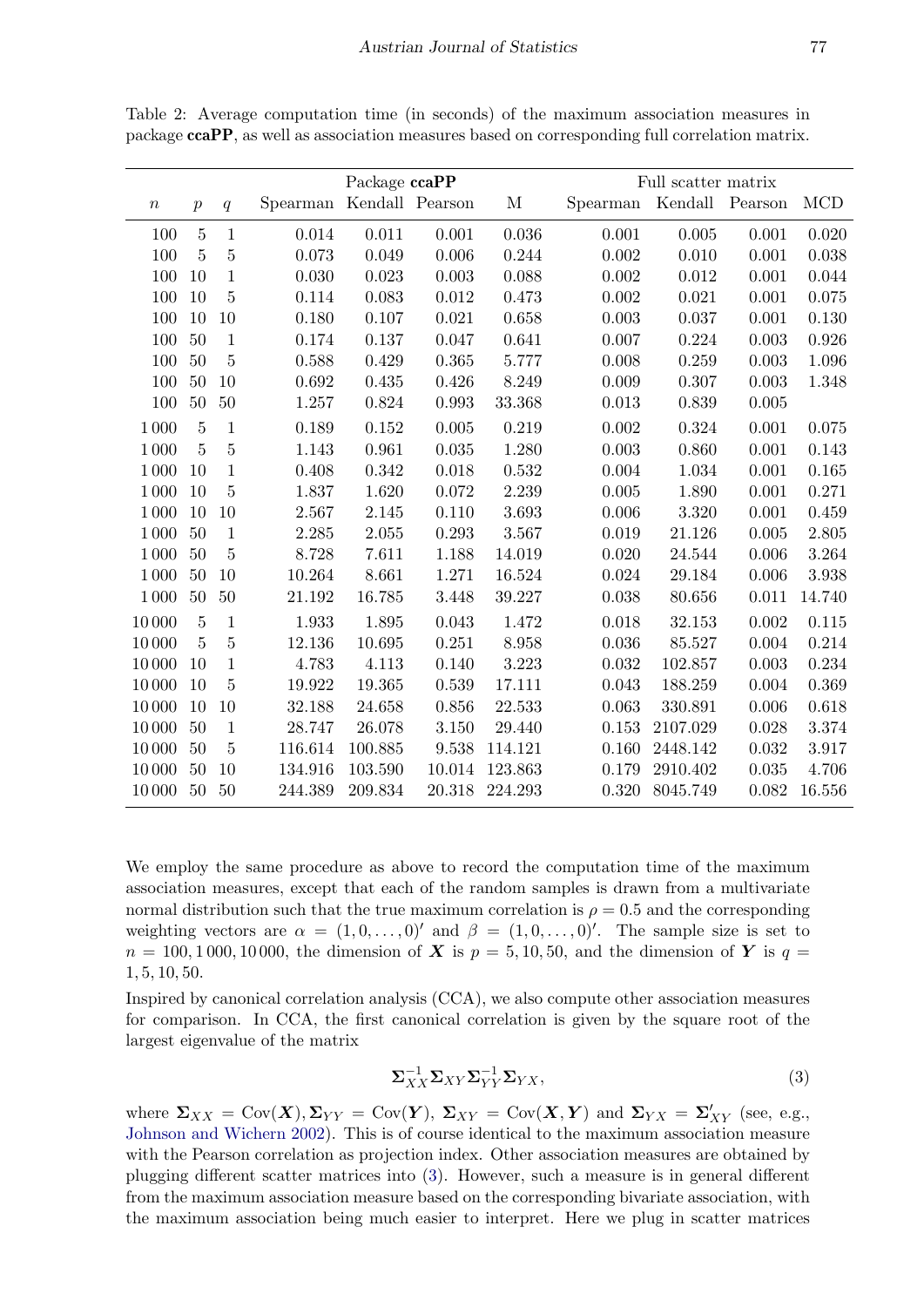corresponding to the Pearson, Spearman and Kendall correlation. For the Pearson correlation, the corresponding scatter matrix is the sample covariance matrix. For the Spearman and Kendall correlation, the scatter matrices are given by the respective pairwise associations multiplied with scale estimates of the corresponding variables. Furthermore, since a multivariate M-estimator of the covariance matrix is not robust, we instead use the minimum covariance determinant estimator (MCD; see [Rousseeuw and Van Driessen](#page-8-13) [1999\)](#page-8-13).

Table [2](#page-6-1) lists average computation times for various values of  $n, p$  and  $q$ . The function maxCorGrid() is thereby used with the default values for all control parameters of the algorithm (see the corresponding R help file). For the maximum association measures, the number of bivariate associations that have to be computed clearly takes a toll on computation time compared to the association measures based on the full scatter matrices. Note that the Kendall correlation is the exception, as the computation of the full scatter matrix uses R's built-in cor() function, and therefore the naive  $O(n^2)$  algorithm. Also note that computing the full MCD scatter matrix requires more observations than variables, i.e.,  $n > p + q$ , hence it cannot be computed for  $n = 100$  and  $p = q = 50$ .

For the Pearson correlation, the projection pursuit algorithm to find the maximum association cannot be recommended since the first canonical correlation is much faster to compute. However, the focus of **ccaPP** is on the Spearman and Kendall rank correlation, for which the maximum association measures are much more intuitive than the association measures based on the full scatter matrix. In our opinion, the gain of easy interpretability outweighs the increased computational cost. In any case, the maximum association measures are still reasonably fast to compute for many problem sizes due to our C++ implementation.

It is also worth noting that the association measures based on a full scatter matrix require the number of observations to be larger than the number of variables in each of the two data sets, i.e.,  $n > \max(p, q)$ . The maximum association measures do not have this limitation, although computation time increases considerably in high dimensions.

## 6. Conclusions

<span id="page-7-2"></span>The package **ccaPP** provides functionality for the statistical computing environment R to compute intuitive measures of association between two data sets. These maximum association measures seek the maximal value of a bivariate association measure between one-dimensional projections of each data set. We recommend the maximum Spearman and Kendall rank correlation measures because of their good robustness properties and efficiency. For details on the theoretical properties of the estimators, as well as the alternate grid algorithm and extensive numerical results, the reader is referred to [Alfons](#page-7-0) *et al.* [\(2016\)](#page-7-0).

Due to our  $C_{++}$  implementation, the maximum association measures are reasonably fast to compute. The significance of maximum association estimates can be assessed via permutation tests, which allow for parallel computing to decrease computation time. In addition, the corresponding functions in ccaPP are easy to use.

#### References

- <span id="page-7-1"></span>Alfons A (2015). ccaPP: (Robust) Canonical Correlation Analysis via Projection Pursuit. R package version 0.3.1, URL <http://CRAN.R-project.org/package=ccaPP>.
- <span id="page-7-0"></span>Alfons A, Croux C, Filzmoser P (2016). "Robust Maximum Association Estimators." Journal of the American Statistical Association. [doi:10.1080/01621459.2016.1148609](http://dx.doi.org/10.1080/01621459.2016.1148609). In press.

<span id="page-7-4"></span>Andrews D, Herzberg A (1985). Data. Springer-Verlag, New York. ISBN 978-1-4612-5098-2.

<span id="page-7-3"></span>Blomqvist N (1950). "On a Measure of Dependence Between Two Random Variables." The Annals of Mathematical Statistics, 21(4), 593–600.